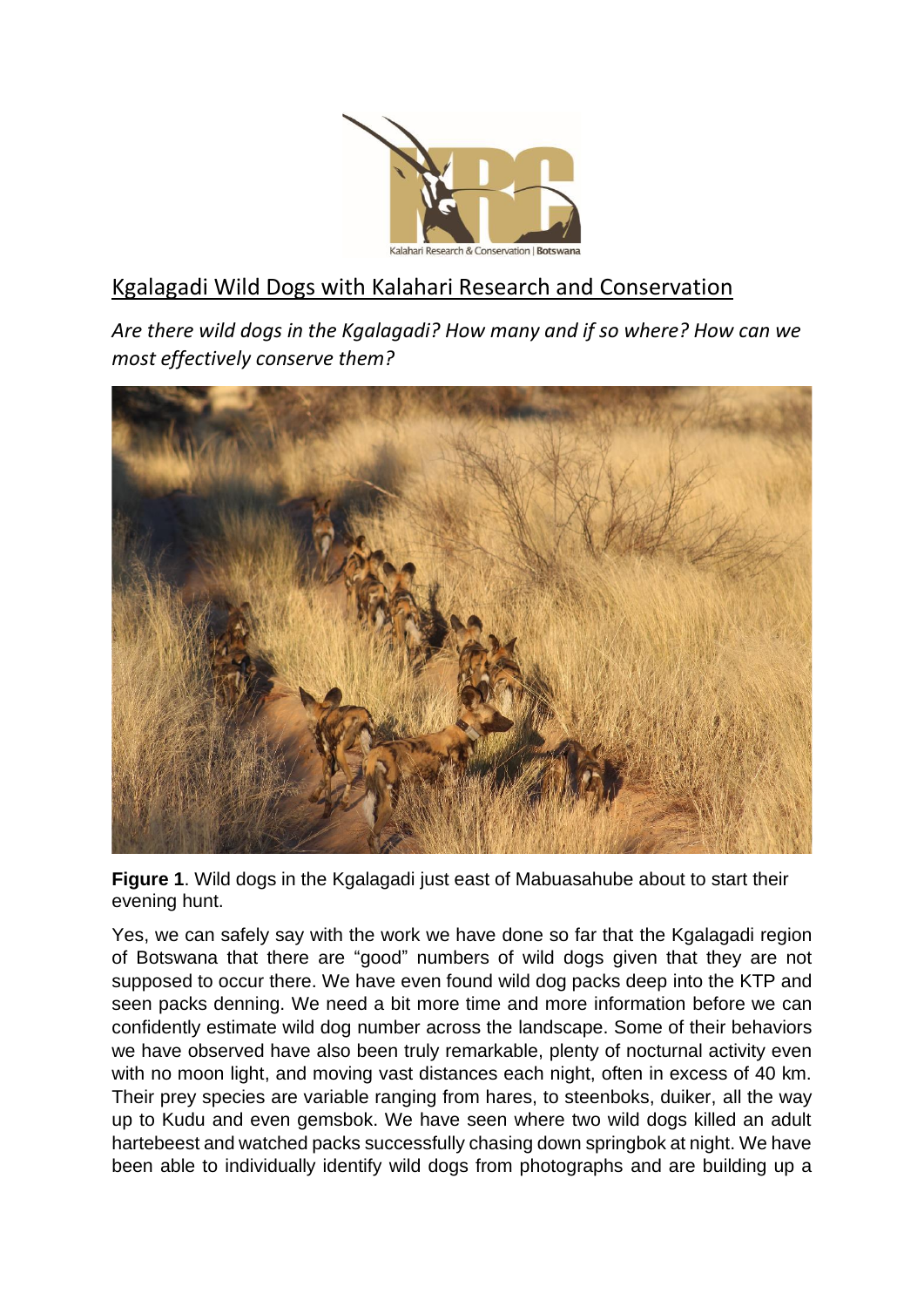photographic data base. Wild dogs are still very rarely seen in the Nossob and we need to determine why this is?

We have started to also look at possible suitable actions that will help wild dogs in the region and also help farmers, some of whom suffer significant losses of livestock to the wild dog packs that move into farming areas. Things we are considering are early warning systems where famers are made aware of collared wild dogs approaching their farms so that the wild dogs can be chased away. Using Conservation Performance Payment (CPP) schemes where communities and rural armers receive direct payments linked to the numbers of wild dogs in their area may also work well. That way some money comes back into to help compensate rural farmers for livestock killed by wild dogs. We need more time to refine these ideas, fundraise for more resources but we will get there. Our wild dog conservation project in the Kgalagadi is still new and the vast size of the area, the sandy conditions, heat and off roading driving often at night are significant challenges we need to overcome to succeed . Our field team does takes strain with long periods in the bush, moving camp every night off road, no showering and difficult logistics but our team are experienced and have risen to these challenges.

We are planning to soon twin this project with supporting a local student from Botswana doing their masters or PhD alongside it. Already under KRC Botilo Tshimologo passed his masters on wild dogs in northern Botswana and recently published it in a good journal. We are now looking for another local student.



Botilo, examining a hartebeest that had been killed and eaten by wild dogs. He passed and published a paper from his masters on wild dogs under KRC and he is now working in lion conservation with CLAWS based in the Okavango Delta. We are searching for the next local student that we can support to also pass their masters or PhD on wild dogs.